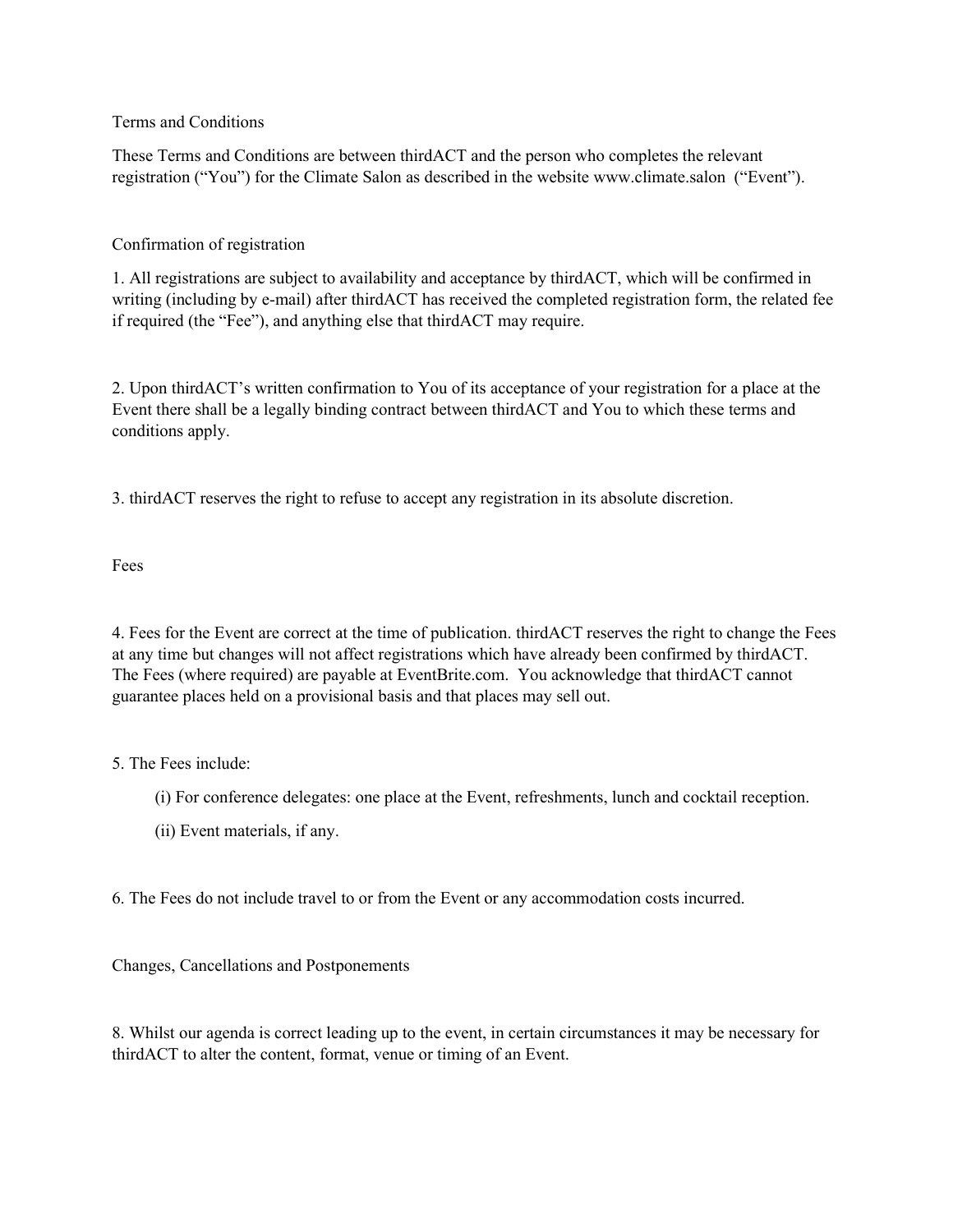9. If You cannot attend an Event for which You have registered, please contact thirdACT as soon as possible (and in any event no later than 48 hours before the Event). thirdACT may at our absolute discretion allow You to send a substitute in your place (provided that thirdACT has received the details of such substitute) or allow You to attend the next available Event.

10. There are no refunds for tickets purchased.

11. thirdACT may in exceptional circumstances need to postpone or cancel an Event, and we will notify You as soon as reasonably practicable of any such postponement or cancellation. If an Event is cancelled, or if an Event is postponed and You notify thirdACT in writing within 7 days that You cannot attend the rearranged date, we will refund any Fees You have paid. You agree that thirdACT's liability to You will be limited to the amount of the Fees You have paid and thirdACT will not be liable to You for any expenditure, damage or loss incurred by You as a result of the cancellation or postponement.

Your attendance at the Event

13. Please advise us of any special access requirements at the time of making your registration.

14. thirdACT reserves the right, without any liability, to refuse You admission or eject You from the Event for failure to comply with these Terms; or if in thirdACT's opinion You represent a security risk, nuisance or annoyance to the running of the Event.

15. You are permitted to make reasonable photographs at the Event, in each case for your own personal use. You must not make video or audio recordings of the whole (or substantially the whole) of the Event or of any session within the Event, or use any recordings or photographs for commercial purposes, unless expressly permitted by thirdACT.

16. You acknowledge that the Event or part of it may be filmed by audio, visual, audio-visual or electronic means or photographed, including photographs of individuals or groups of delegates. You agree to permit thirdACT, or any third party licensed by thirdACT, to use and distribute such footage and photographs, which may feature images of You, in all or any media (including social media) whether now known or hereafter to be invented throughout the world in perpetuity for the purposes of advertising, publicity, reporting and otherwise in relation to the exploitation of such recordings and photographs. Please inform the photographer if You do not wish to be included in any individual or group photographs.

17. You are responsible for arranging your own appropriate insurance cover in connection with your attendance at the Event. To the maximum extent permitted by law, thirdACT shall not be liable for any kind of loss or damage to You or your personal property, unless caused by our negligence.